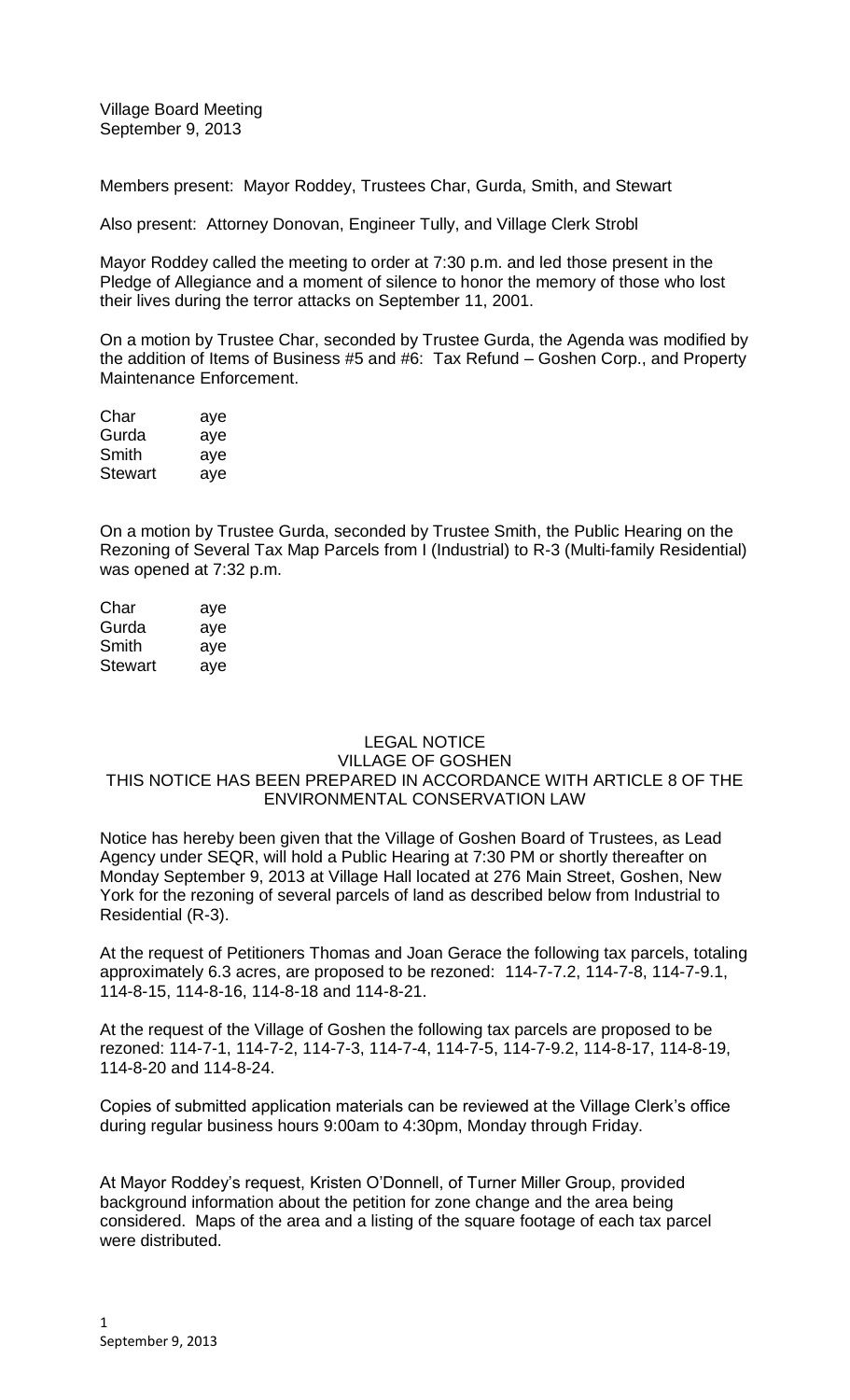Joel Markowitz said that one thing that has not been brought up is that there is a parcel on Scotchtown Avenue which is being considered for a zone change to residential also and that there is not much commercial and light industry zones. He noted that he is not in opposition to the zone change being considered, but cautioned the Board to be careful as they go forward to not have too much residential zoning.

It was noted that no action will be taken on the proposal until the Village hears back from the County Planning Department.

On a motion by Trustee Char, seconded by Trustee Smith, the Public Hearing was closed at 7:39 p.m.

| Char           | aye |
|----------------|-----|
| Gurda          | aye |
| Smith          | aye |
| <b>Stewart</b> | aye |

## Minutes

On a motion by Trustee Gurda, seconded by Trustee Stewart, the Minutes of the August 26, 2013 Village Board Meeting were accepted as submitted.

| Char           | aye |
|----------------|-----|
| Gurda          | aye |
| Smith          | aye |
| <b>Stewart</b> | aye |

### **Communications**

Mayor Roddey reviewed a letter from the Frank J. Romano Foundation detailing plans for the  $4<sup>th</sup>$  annual Rock & Run 5K fundraiser.

On a motion by Trustee Char, seconded by Trustee Stewart, the event approved, subject to reimbursement of Village personnel overtime, if any is necessary.

| Char    | aye |
|---------|-----|
| Gurda   | aye |
| Smith   | aye |
| Stewart | aye |

Mayor Roddey read a letter from the Mustang Club of Orange County, asking to hold their annual Fall Classic Mustang and Ford show in the village. The show, scheduled to be held October 5<sup>th</sup>, will be on South Church Street.

On a motion by Trustee Gurda, seconded by Trustee Char, the event was approved, subject to conditions listed by Chief Watt.

| Char    | aye |
|---------|-----|
| Gurda   | aye |
| Smith   | aye |
| Stewart | aye |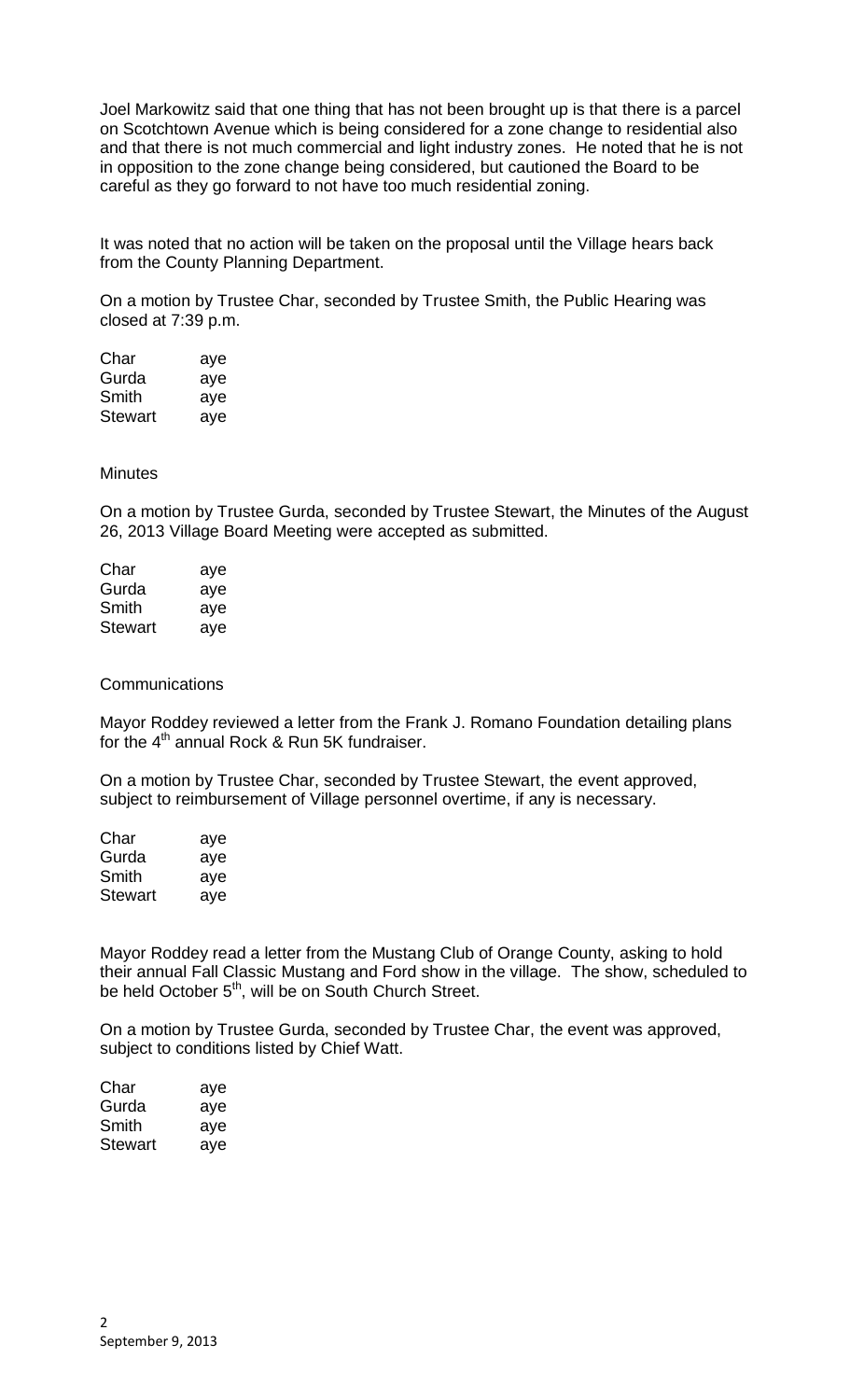The Board reviewed a request from a resident of McNally Street for a road closure to accommodate the neighborhood's 24<sup>th</sup> annual block party on September 29, 2013.

On a motion by Trustee Smith, seconded by Trustee Char, the plans were approved as presented.

| Char           | aye |
|----------------|-----|
| Gurda          | aye |
| Smith          | aye |
| <b>Stewart</b> | aye |

The Board reviewed a request from Steven Esposito, on behalf of the owners of Beverage Plus, (112-12-6), for a three week extension for completing the required site improvements associated with the approved site plan, for work to be completed by September 26, 2013.

Following discussion, the Board agreed to grant the extension to September 23, 2013.

On a motion by Trustee Smith, seconded by Trustee Stewart, the Village Board approves an extension for completing the required site improvements associated with the approved site plan for Beverage Plus, (112-12-6), until Monday, September 23, 2013.

| Char           | aye |
|----------------|-----|
| Gurda          | aye |
| Smith          | aye |
| <b>Stewart</b> | aye |

#### Items of Business

On a motion by Trustee Char, seconded by Trustee Gurda, bills as examined by members of the Board were approved in accordance with Abstract 2013/2014 number 6, check numbers 5934 through 5987, for a total of \$476,489.28.

| Char           | aye |
|----------------|-----|
| Gurda          | aye |
| Smith          | aye |
| <b>Stewart</b> | aye |

On a motion by Trustee Char, seconded by Trustee Stewart, the Mayor is hereby authorized to sign a proposal from Lanc & Tully Engineering and Surveying, P.C., for the replacement of existing 12" sanitary sewer lines on portions of St. John Street. The fees for the proposal are Surveying Services \$4,000.00, and Engineering Services (estimated) \$7,500.00.

| Char           | aye |
|----------------|-----|
| Gurda          | aye |
| Smith          | aye |
| <b>Stewart</b> | aye |

On a motion by Trustee Stewart, seconded by Trustee Smith, the Village Board of the Village of Goshen hereby authorizes the Request for Proposals/Cost Quotes for the repair of its existing 1985 Mack Dump Truck, and sets the bid opening for Friday, September 20, 2013 at 10:00 a.m. at Village Hall, 276 Main Street, Goshen NY.

| Char    | aye |
|---------|-----|
| Gurda   | aye |
| Smith   | aye |
| Stewart | aye |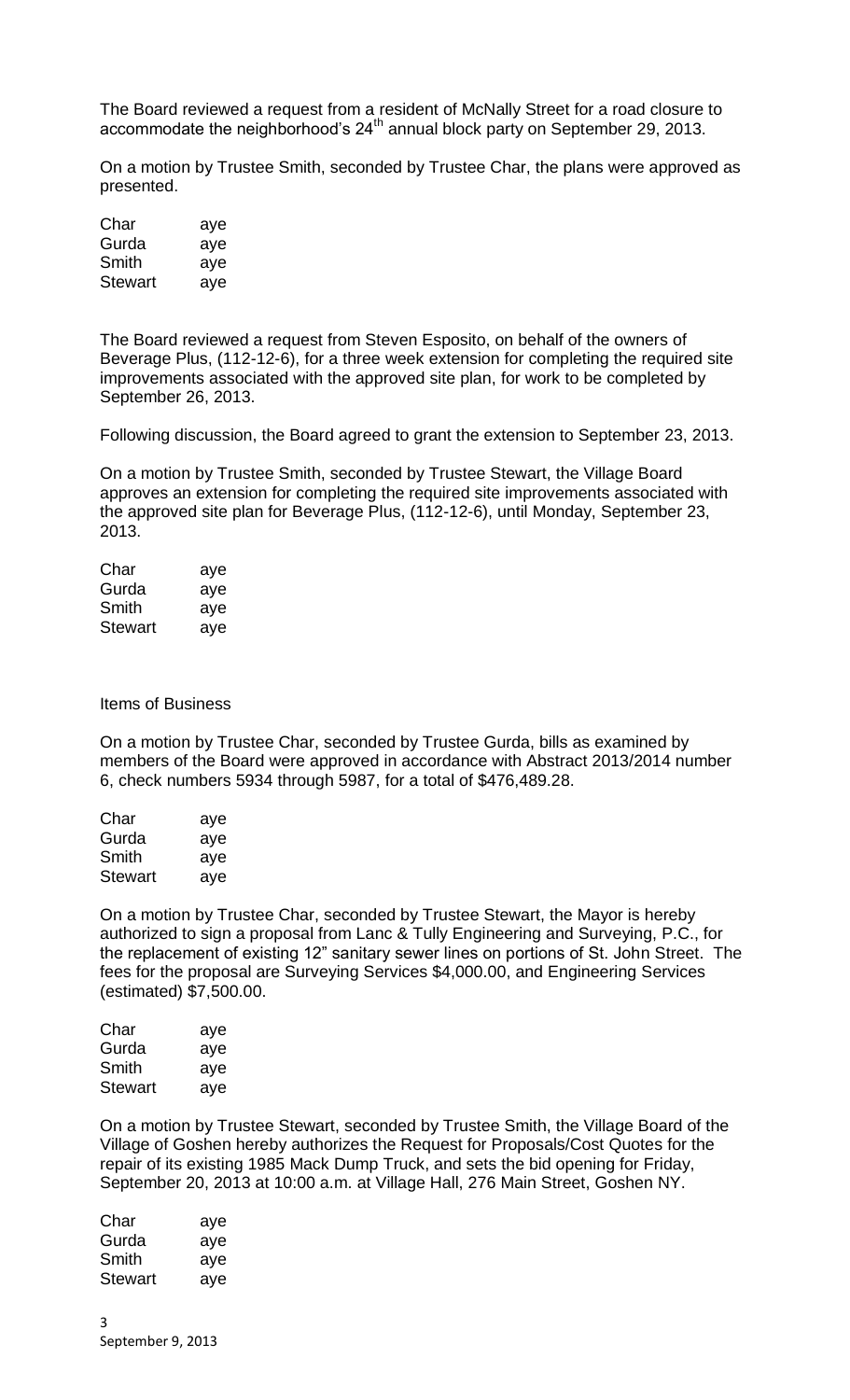On a motion by Trustee Stewart, seconded by Trustee Gurda, the term of Part

Time Seasonal Intern Laborer Deryl Predmore is hereby extended until October 15,

2013.

| Char           | aye |
|----------------|-----|
| Gurda          | aye |
| Smith          | aye |
| <b>Stewart</b> | aye |

Trustee Gurda moved the following, which was seconded by Trustee Char:

**WHEREAS**, Goshen Corp. and Meinwald Realty Corp. f/k/a 619 Realty Corp. have heretofore filed a proceeding in the Supreme Court of Orange County pursuant to Article 7 of the Real Property Tax Law seeking to contest the assessment imposed on their real property located in the Village of Goshen, which property is designated on the tax map as Section 109, Block 5, Lot 37; Section 108, Block 7, Lot 17.2, 17.3; Section 109, Block 3, Lot 6.2; Section 109, Block 3, Lot 3; Section 109, Block 3, Lot 4.2; Section 111, Block 14, Lot 2; and Section 111, Block 14, Lot 1; and;

**WHEREAS**, the duties of assessing real property in the Village for purposes of real property taxation are vested with the Assessor's office for the Town of Goshen; and

**WHEREAS**, the Town of Goshen and their Assessor have heretofore determined that it is in the best interests of all parties that the proceeding commenced by Goshen Corp. and Meinwald Realty Corp. f/k/a 619 Realty Corp., be settled and compromised; and

**WHEREAS**, the Village is in receipt of a Consent Judgment duly signed and approved by the attorneys representing the Town of Goshen, the attorneys representing the Petitioner and the Office of the Orange County Attorney which Consent Judgment has been approved by the Honorable Catherine M. Bartlett, Supreme Court Justice; and

**WHEREAS**, pursuant to the terms and provisions of said Consent Judgment the Village is obligated to refund certain tax amounts heretofore paid by Goshen Corp. and Meinwald Realty Corp. f/k/a 619 Realty Corp.;

**NOW**, **THEREFORE**, it is hereby

**RESOLVED**, that pursuant to said Consent Judgment the Village Board hereby directs the Village Treasurer to issue a check in the amount of \$23,277.91 and to deliver the same to Schroder & Strom, LLP, as attorneys for Petitioners, as provided for in said Consent Judgment.

| Char           | aye |
|----------------|-----|
| Gurda          | aye |
| Smith          | aye |
| <b>Stewart</b> | aye |

On a motion by Trustee Stewart, seconded by Trustee Smith, the Village Board accepts the lowest bid, \$350.00, from K. G. Lawn Maintenance, for lawn maintenance enforcement at 44 Gregory Drive. It is understood that this cost will be assessed to the property tax bill.

Char aye Gurda aye Smith aye Stewart aye